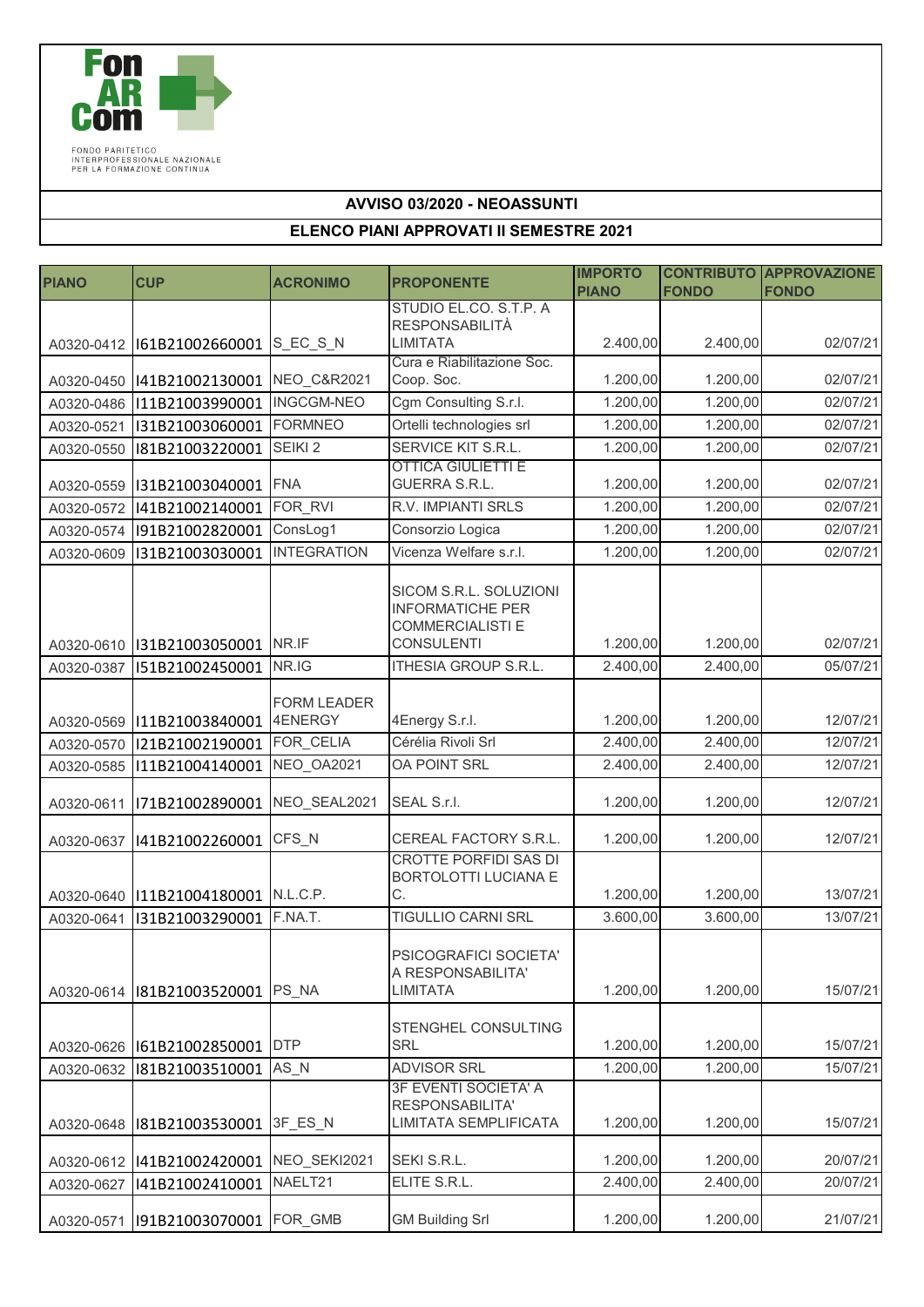|            |                             |                | <b>WORK IN PROGRESS</b>                             |          |          |          |
|------------|-----------------------------|----------------|-----------------------------------------------------|----------|----------|----------|
| A0320-0560 | I81B21003710001             | FOR WIP        | SOCIETA' COOPERATIVA                                | 2.400,00 | 2.400,00 | 22/07/21 |
| A0320-0649 | I91B21003090001             | LEAD-PEOPLE    | <b>COGENLAB SRL</b>                                 | 1.200,00 | 1.200,00 | 22/07/21 |
|            |                             |                |                                                     |          |          |          |
| A0320-0651 | I21B21002300001             | D.E.B.         | <b>DESKTOO ITALIA SRL</b>                           | 2.400,00 | 2.400,00 | 22/07/21 |
| A0320-0544 | I61B21002960001             | NU.CO          | B&B Engineering S.r.l.                              | 2.400,00 | 2.400,00 | 26/07/21 |
|            |                             |                |                                                     |          |          |          |
| A0320-0619 | I31B21003500001             | FOR_GAB        | <b>GABELLA MACCHINE SPA</b>                         | 2.400,00 | 2.400,00 | 26/07/21 |
| A0320-0630 | I21B21002350001             | <b>SAPIO</b>   | <b>NXS SRL</b>                                      | 1.200,00 | 1.200,00 | 26/07/21 |
| A0320-0639 | I61B21002950001             | PYT.F.NA.      | PYTHON S.R.L.                                       | 1.200,00 | 1.200,00 | 26/07/21 |
|            |                             |                |                                                     |          |          |          |
| A0320-0646 | I11B21004330001             | Foie           | <b>DELLA GATTA MARCELLO</b>                         | 1.200,00 | 1.200,00 | 26/07/21 |
| A0320-0657 | I91B21003150001             | $CS_N$         | C.E.D.AM. S.R.L.                                    | 1.200,00 | 1.200,00 | 26/07/21 |
|            |                             |                | <b>STUDIO BOCCARDI ELLI &amp;</b><br>PARTNERS STP A |          |          |          |
|            |                             |                | RESPONSABILITA'                                     |          |          |          |
|            | A0320-0514  I41B21002530001 | BEP_SS_N       | <b>LIMITATA</b>                                     | 1.200,00 | 1.200,00 | 29/07/21 |
| A0320-0531 | I21B21002360001             | LAPO           | Poma Srl                                            | 1.200,00 | 1.200,00 | 29/07/21 |
|            |                             |                | <b>General Quality Service</b>                      |          |          |          |
| A0320-0329 | I51B21002810001             | <b>SID</b>     | S.r.I.                                              | 3.600,00 | 3.600,00 | 05/08/21 |
|            |                             |                | <b>IDROCENTER DI FIOLETTI</b>                       |          |          |          |
| A0320-0589 | I71B21003280001             | FOR. I.        | <b>GIAN MARCO</b><br>UNIFRET INTERNATIONAL          | 1.200,00 | 1.200,00 | 05/08/21 |
| A0320-0631 | I11B21004390001             | FOR. A.S.M.    | S.R.L.                                              | 1.200,00 | 1.200,00 | 05/08/21 |
| A0320-0552 | I71B21003590001             | $MS_N$         | <b>MILLENIUM SRL</b>                                | 1.200,00 | 1.200,00 | 31/08/21 |
| A0320-0621 | I81B21004160001             | <b>SOMC</b>    | O.M.C. S.R.L.                                       | 1.200,00 | 1.200,00 | 31/08/21 |
| A0320-0677 | I91B21004030001             | FOR. A.C.      | CHECCHIN SRL                                        | 1.200,00 | 1.200,00 | 31/08/21 |
|            |                             |                |                                                     |          |          |          |
|            |                             |                | <b>GELATERIA IL GOLOSONE</b>                        |          |          |          |
| A0320-0684 | I51B21003180001             | FOR. G.        | S.A.S. DI PANETTA I. & C.                           | 1.200,00 | 1.200,00 | 31/08/21 |
| A0320-0694 | I21B21002650001             | FOR.I.A.       | PROGETTO ALFA SRL                                   | 1.200,00 | 1.200,00 | 31/08/21 |
|            |                             |                | C.S.C. - CENTRO SISTEMI                             |          |          |          |
| A0320-0695 | I11B21004720001             | FOR. I.C.      | COMO - S.R.L.<br>ABIRK ITALIA SOCIETA' A            | 1.200,00 | 1.200,00 | 31/08/21 |
|            |                             |                | <b>RESPONSABILITA'</b>                              |          |          |          |
|            | A0320-0696  I31B21003860001 | FOR. P.S.      | <b>LIMITATA</b>                                     | 1.200,00 | 1.200,00 | 31/08/21 |
| A0320-0653 | I81B21004180001             | <b>MADIMA</b>  | FASI.biz EU Media Srl                               | 720,00   | 720,00   | 01/09/21 |
| A0320-0693 | I61B21003400001             | FOR. M.        | <b>BORGINI JERSEY S.R.L.</b>                        | 1.200,00 | 1.200,00 | 01/09/21 |
|            |                             |                |                                                     |          |          |          |
|            |                             |                | <b>GILARDONI DECORAZIONI</b>                        |          |          |          |
| A0320-0579 | I51B21003290001             | FOR. D.        | DI NEGRINI IRIS                                     | 1.200,00 | 1.200,00 | 07/09/21 |
| A0320-0633 | I91B21004120001             | LCR            | Regazzoni Antonio<br>Costruzioni Srl                | 2.400,00 | 2.400,00 | 08/09/21 |
|            |                             |                | Studio Lillia Commercialisti                        |          |          |          |
| A0320-0678 | I11B21004950001             | FOR. A.C.      | Associati                                           | 1.200,00 | 1.200,00 | 09/09/21 |
|            |                             |                | A & P S.R.L. SOCIETA'                               |          |          |          |
| A0320-0584 | I61B21003660001             | FOR. C.        | PULIZIE SANIFICAZIONE                               | 1.200,00 | 1.200,00 | 13/09/21 |
|            |                             |                | RADIO BABBOLEO<br><b>SOCIETA' A</b>                 |          |          |          |
|            |                             |                | RESPONSABILITA'                                     |          |          |          |
| A0320-0638 | I31B21004170001             | NR-RB          | <b>LIMITATA</b>                                     | 1.200,00 | 1.200,00 | 13/09/21 |
|            |                             |                | <b>STUDIO BURLARELLI</b>                            |          |          |          |
| A0320-0662 | I61B21003670001             | SB_FN          | NOTAIO GABRIELE                                     | 1.200,00 | 1.200,00 | 13/09/21 |
| A0320-0685 | I81B21004470001             | FOR. O.S.      | COMACO S.P.A.                                       | 3.600,00 | 3.600,00 | 13/09/21 |
|            | I81B21004510001             | FOR. A.M.      | <b>FERRIVENDOLO DI</b><br>RICHELLI ALESSANDRA       | 1.200,00 | 1.200,00 | 14/09/21 |
| A0320-0686 |                             | F.A.G.         | <b>GIRARDI ELIO S.R.L.</b>                          | 2.400,00 | 2.400,00 | 15/09/21 |
| A0320-0642 | I11B21005060001             | <b>FNA</b>     | SMY HOTELS ITALIA SRL                               | 2.400,00 | 2.400,00 | 17/09/21 |
| A0320-0300 | I31B21004240001             |                | <b>SECURITY BUILDING</b>                            |          |          |          |
| A0320-0643 | I71B21004220001             | <b>CSBC</b>    | SERVICE SRL                                         | 1.200,00 | 1.200,00 | 27/09/21 |
| A0320-0644 | I61B21003850001             | <b>CIFROMM</b> | <b>INFRACOMM SRL</b>                                | 1.200,00 | 1.200,00 | 27/09/21 |
|            |                             |                |                                                     |          |          |          |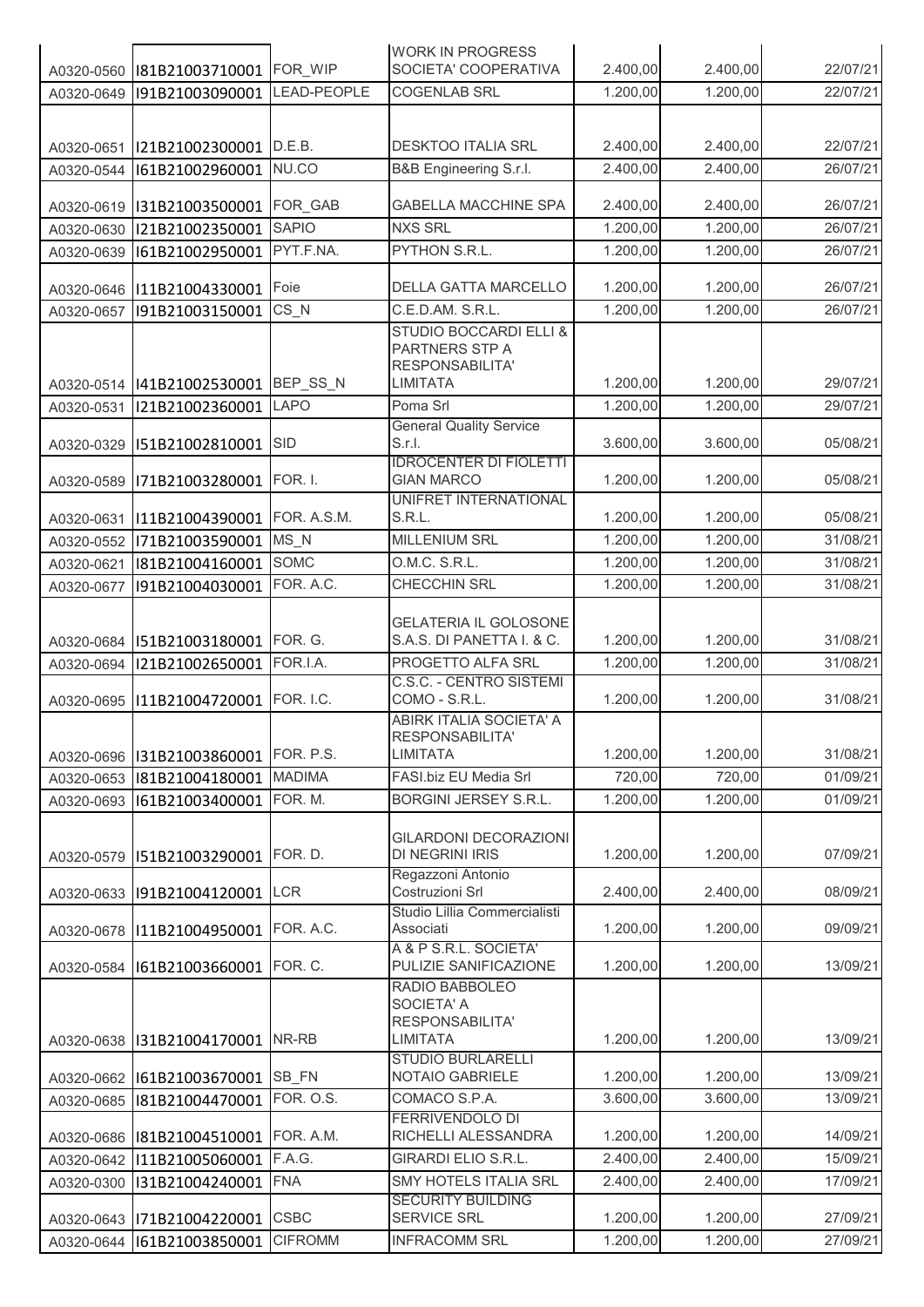|            |                                       |                                 | <b>EFFECI TECNOIMPIANTI</b>                                                                           |          |          |          |
|------------|---------------------------------------|---------------------------------|-------------------------------------------------------------------------------------------------------|----------|----------|----------|
| A0320-0635 | I71B21004350001                       | NAFCT21                         | <b>SRL</b>                                                                                            | 3.600,00 | 3.600,00 | 01/10/21 |
| A0320-0674 | I51B21003570001                       | NeoEff0707                      | EFFICACE ENERGIE SRLS                                                                                 | 1.200,00 | 1.200,00 | 01/10/21 |
| A0320-0675 | I31B21004510001                       | NACIS21                         | CISCO RENT & CED SRL                                                                                  | 1.200,00 | 1.200,00 | 01/10/21 |
| A0320-0676 | I71B21004360001                       | FO.LA.CO.                       | C.R.S. DI Bulocchi Claudio                                                                            | 1.200,00 | 1.200,00 | 01/10/21 |
| A0320-0655 | I31B21004550001                       | <b>LEARNING</b>                 | MABER S.R.L.                                                                                          | 1.200,00 | 1.200,00 | 05/10/21 |
| A0320-0740 | I31B21004570001                       | FOR ENER                        | <b>ENERVERDE SRL</b>                                                                                  | 1.200,00 | 1.200,00 | 06/10/21 |
| A0320-0411 | I31B21004660001                       | S. Met.                         | Ma.Gi.Ca Srl                                                                                          | 1.200,00 | 1.200,00 | 11/10/21 |
| A0320-0654 | I41B21003360001                       | CRBNEO0121                      | C.R.B. S.r.I. Unipersonale                                                                            | 1.200,00 | 1.200,00 | 13/10/21 |
|            | A0320-0700  I41B21003350001           | <b>SCES</b>                     | Edil S.Alberto Snc di Pezzoli<br>Felice & C.                                                          | 1.200,00 | 1.200,00 | 13/10/21 |
| A0320-0722 | I71B21004510001                       | N.S.I.                          | SITEM IMPIANTI SRL                                                                                    | 2.400,00 | 2.400,00 | 13/10/21 |
| A0320-0725 | I51B21003670001                       | <b>LICA</b>                     | <b>CREA SRL</b>                                                                                       | 2.400,00 | 2.400,00 | 13/10/21 |
|            |                                       |                                 |                                                                                                       |          |          |          |
| A0320-0636 | 141B21003470001                       | MIIUSCNEO0120 MII U.S.C. S.r.I. |                                                                                                       | 2.400,00 | 2.400,00 | 20/10/21 |
| A0320-0663 | I71B21004650001                       | NS_N                            | NETHESIS SRL                                                                                          | 2.400,00 | 2.400,00 | 21/10/21 |
| A0320-0664 | I31B21004810001                       | PSP_NA                          | <b>PRA' SERVIZI E</b><br>PARTECIPAZIONI DI<br>STEFANO BRUZZONE E<br>ALESSANDRO FERRARI E<br>C. S.A.S. | 1.200,00 | 1.200,00 | 21/10/21 |
| A0320-0666 | I61B21004170001                       | PF_N                            | PUNTO FORMAZIONE SRL                                                                                  | 1.200,00 | 1.200,00 | 21/10/21 |
| A0320-0701 | I51B21003820001                       | C.F.A.                          | Chemolli Srl                                                                                          | 1.200,00 | 1.200,00 | 25/10/21 |
|            |                                       |                                 | <b>MACELLI DI SAN MINIATO</b>                                                                         |          |          |          |
| A0320-0704 | I51B21003830001                       | M_SM_NA                         | S.R.L.                                                                                                | 1.200,00 | 1.200,00 | 26/10/21 |
| A0320-0665 | I81B21005240001                       | S3_TE_N                         | STUDIO 3 DI DOTT.SSA<br><b>TRENTI ELISA</b><br>CAD di Cortinovis Attilio &                            | 1.200,00 | 1.200,00 | 28/10/21 |
| A0320-0698 | I81B21005250001                       | RE.CO                           | C. Sas                                                                                                | 1.200,00 | 1.200,00 | 28/10/21 |
| A0320-0680 | I31B21004950001                       | <b>NApp</b>                     | <b>MARTINELLI MIRELLA</b>                                                                             | 1.200,00 | 1.200,00 | 29/10/21 |
|            |                                       |                                 |                                                                                                       | 1.200,00 | 1.200,00 | 29/10/21 |
|            | A0320-0705   181B21005270001   S_BD_N |                                 | STUDIO BONETTI DILETTA                                                                                |          |          |          |
| A0320-0702 | I51B21003950001                       | FE.CO.FI                        | Masutti Nadia<br><b>KEPLERUS DATA</b>                                                                 | 1.200,00 | 1.200,00 | 02/11/21 |
|            | A0320-0707   181B21005280001          | KDS_S_N                         | <b>SCIENCE SRL</b>                                                                                    | 1.200,00 | 1.200,00 | 02/11/21 |
| A0320-0668 | I81B21005400001                       | P.F.C.D.                        | <b>AUDIT SERVICES SRL</b>                                                                             | 1.200,00 | 1.200,00 | 08/11/21 |
| A0320-0679 | I41B21003700001                       | <b>OBN</b>                      | G. Z. Srl                                                                                             | 1.200,00 | 1.200,00 | 08/11/21 |
|            | A0320-0745  91B21004990001   Ele21    |                                 | STUDIO ASSOCIATO<br>MILANI - ZANGANI<br>CONSULENTI DEL<br>LAVORO                                      | 1.200,00 | 1.200,00 | 08/11/21 |
| A0320-0673 | I61B21004460001                       | A.S.O.                          | <b>TOSOLINI STEFANO</b>                                                                               | 1.200,00 | 1.200,00 | 09/11/21 |
| A0320-0721 | I31B21005090001                       | CO.CU.                          | <b>FELIS SRL</b>                                                                                      | 1.200,00 | 1.200,00 | 09/11/21 |
| A0320-0737 | I11B21006000001                       | FOR VEM                         | <b>VEMAS SRL</b>                                                                                      | 1.200,00 | 1.200,00 | 09/11/21 |
| A0320-0709 | I51B21004070001                       | PMS S N                         | PMS SRL                                                                                               | 1.200,00 | 1.200,00 | 10/11/21 |
|            | A0320-0741   131B21005120001 SS_N     |                                 | SICOM S.R.L. SOLUZIONI<br><b>INFORMATICHE PER</b><br><b>COMMERCIALISTI E</b><br><b>CONSULENTI</b>     | 1.200,00 | 1.200,00 | 10/11/21 |
| A0320-0729 | I71B21004950001                       | NAICO21                         | <b>ICONA SRL</b><br>Cad Service Sas di                                                                | 2.400,00 | 2.400,00 | 11/11/21 |
| A0320-0697 | I81B21005470001                       | QU.SI.CA.CE                     | Cortinovis Attilio & C.                                                                               | 2.400,00 | 2.400,00 | 12/11/21 |
| A0320-0734 | I91B21005100001                       | CO.ME.MO                        | Albatros srl                                                                                          | 1.200,00 | 1.200,00 | 12/11/21 |
|            |                                       | APPR_BAS_Infini                 |                                                                                                       |          |          |          |
| A0320-0395 | I91B21005130001                       | to                              | <b>INFINITO SRL</b>                                                                                   | 720,00   | 720,00   | 15/11/21 |
| A0320-0622 | I31B21005180001                       | MPS N                           | METAL PROGET - S.R.L.                                                                                 | 1.200,00 | 1.200,00 | 15/11/21 |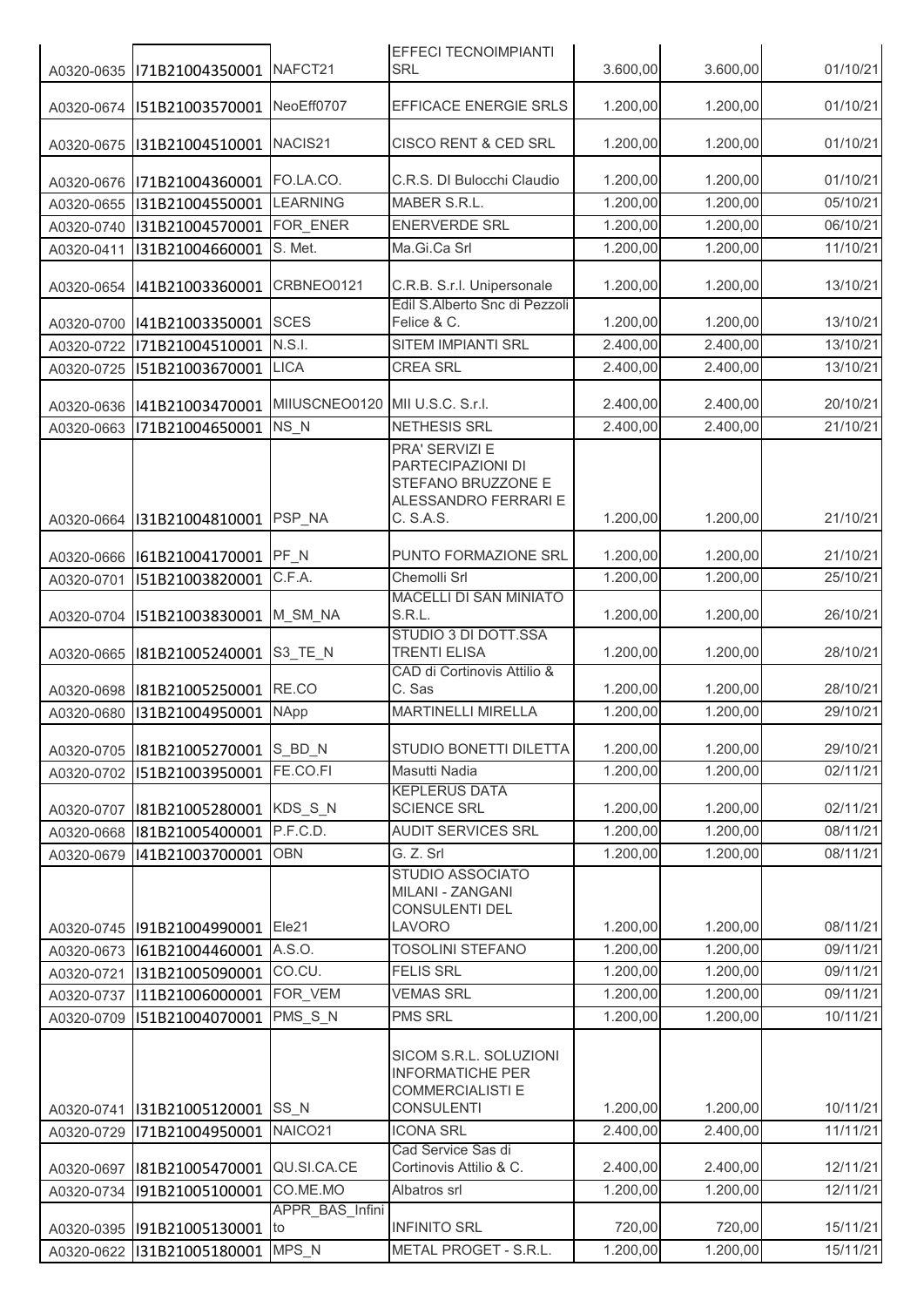|            | A0320-0715   181B21005480001   VG_N |                                     | VESCO GIARETTA S.P.A.                                                                | 2.400,00 | 2.400,00 | 15/11/21 |
|------------|-------------------------------------|-------------------------------------|--------------------------------------------------------------------------------------|----------|----------|----------|
| A0320-0727 | I81B21005490001                     | $IS_N$                              | ICS S.R.L.                                                                           | 1.200,00 | 1.200,00 | 15/11/21 |
| A0320-0650 | I61B21004720001                     | <b>CSSN</b>                         | Strade Scavi Nord Srl                                                                | 1.200,00 | 1.200,00 | 17/11/21 |
| A0320-0656 | I61B21004740001                     | P.F.R.U.                            | CREDICI S.R.L.                                                                       | 1.200,00 | 1.200,00 | 17/11/21 |
|            |                                     |                                     | STUDIO DOTT.                                                                         |          |          |          |
|            | A0320-0714  I71B21005080001         | S_CV_NA                             | CALOGERO VOLO                                                                        | 1.200,00 | 1.200,00 | 17/11/21 |
| A0320-0731 | I41B21003860001                     | St2021S08                           | STUDIO 2021 S.R.L.S.                                                                 | 1.200,00 | 1.200,00 | 17/11/21 |
| A0320-0537 | I51B21004260001                     | <b>CO.TECHNIC</b>                   | <b>TC2 TECHNICAL</b><br><b>CONSULTANCY SRL</b>                                       | 1.200,00 | 1.200,00 | 18/11/21 |
| A0320-0708 | 141B21003890001 MGS_S_N             |                                     | <b>MASTER GROUP SPORT</b><br>S.R.L.                                                  | 1.200,00 | 1.200,00 | 18/11/21 |
| A0320-0743 | I81B21005700001                     | For.N.Ass.Or.                       | ORIZZONTE S.R.L.                                                                     | 1.200,00 | 1.200,00 | 18/11/21 |
| A0320-0762 | I31B21005340001                     | <b>MAGA NUOVA</b><br><b>ERA</b>     | <b>NUOVA ERA SOCIETA'</b><br><b>COOPERATIVA</b>                                      | 2.400,00 | 2.400,00 | 18/11/21 |
|            | A0320-0763 171B21005100001          | <b>MAGA NUOVA</b><br><b>ENERGIA</b> | <b>NUOVA ENERGIA</b><br>SOCIETA' COOPERATIVA                                         | 3.600,00 | 3.600,00 | 18/11/21 |
| A0320-0760 | I11B21006350001                     | G.M.G.F.                            | Edilravanelli srl                                                                    | 1.200,00 | 1.200,00 | 19/11/21 |
| A0320-0616 | I81B21005760001                     | RS_N                                | RENEW S.R.L.                                                                         | 1.200,00 | 1.200,00 | 22/11/21 |
| A0320-0683 | I11B21006360001                     | M.d.C.                              | <b>SCARPAPORFIDI SRL</b>                                                             | 1.200,00 | 1.200,00 | 22/11/21 |
| A0320-0706 | I81B21005790001                     | GS_N                                | <b>GAJARDA S.R.L.</b>                                                                | 2.400,00 | 2.400,00 | 23/11/21 |
| A0320-0726 | I21B21003780001                     | TS_N                                | <b>TECNOLOGICA SPA</b>                                                               | 2.400,00 | 2.400,00 | 25/11/21 |
|            | A0320-0732   181B21005910001        | SE_3E_N                             | <b>SUPER ERMETICA 3E</b><br>S.R.L.                                                   | 1.200,00 | 1.200,00 | 25/11/21 |
| A0320-0753 | I11B21006470001                     | PA.P.A.FORM.                        | PA PORFIDI AVI srl                                                                   | 1.200,00 | 1.200,00 | 25/11/21 |
|            | A0320-0747  I31B21005820001         | SL N                                | Studio Associato Lucarelli<br>Consulenza Del Lavoro<br><b>TOMASI &amp; SONTACCHI</b> | 1.200,00 | 1.200,00 | 26/11/21 |
| A0320-0711 | I41B21004040001                     | I.S.T.S.                            | CONSULTING SNC STP                                                                   | 1.200,00 | 1.200,00 | 29/11/21 |
| A0320-0750 | I31B21005830001                     | DA N                                | DIANO ANTONIO S.R.L.                                                                 | 1.200,00 | 1.200,00 | 29/11/21 |
| A0320-0713 | 131B21005860001 PS_NEO              |                                     | PIKOPRINT S.R.L.<br><b>SEMPLIFICATA</b>                                              | 1.200,00 | 1.200,00 | 30/11/21 |
| A0320-0742 | I11B21006570001                     | <b>P&amp;P_N</b>                    | Parodi & Parodi Srl                                                                  | 1.200,00 | 1.200,00 | 30/11/21 |
|            | A0320-0744  I31B21005850001   AM_N  |                                     | <b>AUTOMOTIVE</b><br><b>MASTERPIECES SRL</b>                                         | 1.200,00 | 1.200,00 | 30/11/21 |
| A0320-0770 | I61B21004900001                     | FOR. S.                             | ALIX INTERNATIONAL SRL                                                               | 1.200,00 | 1.200,00 | 30/11/21 |
| A0320-0723 | I61B21004960001                     | NE.RE                               | F.LLI PELLEGRINI SPA                                                                 | 1.200,00 | 1.200,00 | 03/12/21 |
| A0320-0755 | I81B21006220001                     | SPB NEO                             | <b>STUDIO ASSOCIATI</b><br>PIETRELLA - BRUE'                                         | 1.200,00 | 1.200,00 | 03/12/21 |
| A0320-0660 | I81B21006350001                     | P.F.A.                              | <b>FORO NAZIONALE DEI</b><br><b>CONSUMATORI APS</b>                                  | 1.200,00 | 1.200,00 | 13/12/21 |
| A0320-0682 | I21B21003880001                     | PAI neoassunto                      | RDS FOOD S.A.S DI<br>SCAPIN DIEGO & C.                                               | 1.200,00 | 1.200,00 | 13/12/21 |
| A0320-0718 | I41B21004100001                     | TLS N                               | TEKNOCOLOR LAB SRL                                                                   | 1.200,00 | 1.200,00 | 13/12/21 |
| A0320-0720 | I21B21003900001                     | GM_SS_N                             | GM SERVIZI S.R.L.<br><b>SEMPLIFICATA</b>                                             | 2.400,00 | 2.400,00 | 13/12/21 |
| A0320-0736 | 141B21004110001                     | FormEng                             | <b>MONTI ENGINEERING</b><br>S.R.L.                                                   | 1.200,00 | 1.200,00 | 13/12/21 |
| A0320-0751 | I21B21003890001                     | FR_A_N                              | F.r. Accessories S.r.l.                                                              | 2.400,00 | 2.400,00 | 13/12/21 |
| A0320-0716 | I71B21005540001                     | AEC_I_N                             | <b>AEC INTERNATIONAL</b><br>S.R.L.                                                   | 1.200,00 | 1.200,00 | 16/12/21 |
| A0320-0671 | I81B21006230001                     | Form&training                       | <b>CASEIFICIO</b><br>MONTEGRAPPA SRL                                                 | 1.200,00 | 1.200,00 | 17/12/21 |
| A0320-0735 | I51B21004900001                     | TOR.FRE.                            | <b>Buttignol Alex</b>                                                                | 1.200,00 | 1.200,00 | 17/12/21 |
| A0320-0771 | I61B21005250001                     | FOR. A.P.                           | FILTECH S.R.L.                                                                       | 1.200,00 | 1.200,00 | 21/12/21 |
| A0320-0717 | I71B21006470001                     | 3GC N                               | 3G CONSULTING S.R.L.                                                                 | 1.200,00 | 1.200,00 | 27/12/21 |
| A0320-0752 | I31B21006730001                     | E1-na-21                            | euromed 1 srl                                                                        | 2.400,00 | 2.400,00 | 27/12/21 |
| A0320-0761 | I91B21006370001                     | TECNICO 2021                        | <b>INVOIP DI BUSI CARLO</b>                                                          | 1.200,00 | 1.200,00 | 27/12/21 |
|            |                                     |                                     |                                                                                      |          |          |          |